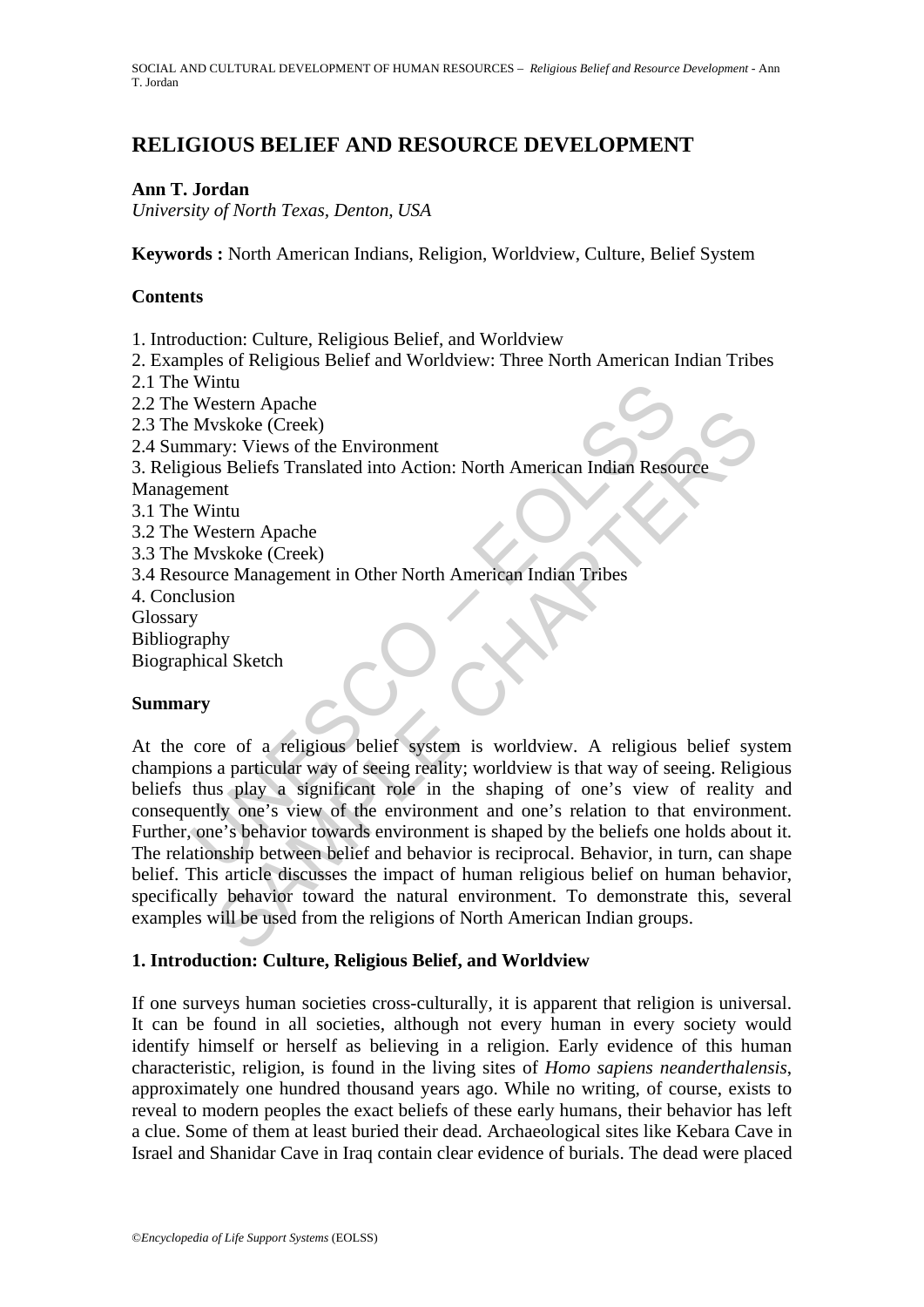in pits dug into the ground. In the Shanidar site, pollen analysis of the soil around the skeletal remains indicates that flowers were placed below the body and in a wreath about the head. The flowers were varieties used in historic times for their medicinal properties. While one cannot know with exactitude the purpose of these burials, the most plausible explanation is a belief in an afterlife, a belief in some continued identity for the individual after death. This indicates religion.

what in their betrativor is pan-intunian and unterclore natural of unit<br>behavior is unique to a specific group, and how human practices<br>ained. The construct " culture" developed as a means of identif<br>rs unique to each hum ed. The construct " culture" developed as a means of identifying the semique to each human group and distinguishing it from the behavior of ottology, definitions of culture re legion. An early and famous definition of cult The purpose of this article is to explore the relationship between religious belief and human development of natural resources. This relationship differs across human societies. From an anthropological perspective, religion is one of the components of culture. The fundamental task in anthropology is to understand why humans behave as they do, what in their behavior is pan-human and therefore natural to the species, what in their behavior is unique to a specific group, and how human practices worldwide can be explained. The construct " culture" developed as a means of identifying the set of behaviors unique to each human group and distinguishing it from the behavior of others. In anthropology, definitions of culture are legion. An early and famous definition of culture comes from one of the first professional anthropologists, E. B. Tylor, who defined culture in a way that includes all human experience. "Culture….is that complex whole which includes knowledge, belief, arts, morals, law, custom, and any other capabilities and habits acquired by man as a member of society." Today many anthropologists are generally accepting of definitions of culture as a shared way of life which includes values, beliefs, and norms transmitted through the generations within a society. It is this author's preference to use the following definition: culture is as an integrated system of shared ideas, behaviors, and artifacts characteristic of a society. This definition emphasizes not only the beliefs, values, and norms that are culture, but also behavior and material artifacts. This emphasis on behavior and material output is useful in underscoring the relationship between human *beliefs* about religion and human *actions* regarding development of natural resources, which is the subject of this article. Religious beliefs are in this article viewed as part of culture, some of the shared ideas of a society. Before leaving this discussion of the definition of culture, it might be useful to point out that a society may contain many cultures. The United States, for example, includes numerous cultural groupings.

Definitions of religion are even more contested than definitions of culture. The works of numerous theologians and philosophers as well as anthropologists attest to the difficulty of defining religion. The variety of expressions of religion around the world are difficult to capture in a single definition. Among anthropologists, an early definition was Tylor's definition of religion as " belief in spiritual beings." A popular late-twentieth-century definition is that of Geertz who wrote that religion is a "system of symbols which acts to establish powerful, pervasive, and long-lasting moods and motivations in men by formulating conceptions of a general order of existence and clothing these conceptions with such an aura of factuality that the moods and motivations seem uniquely realistic." In this article, a definition more like Tylor's than Geertz's is preferred in order to make a clear distinction between religion and science. Science also is a symbol system and a belief system and could be defined as religion under Geertz's definition. As Harris has commented, "the basis of all that is distinctly religious in human thought is the belief in…extraordinary, extracorporeal and mostly invisible beings." For the purpose of this article, the following definition will be used: religion is a set of beliefs and practices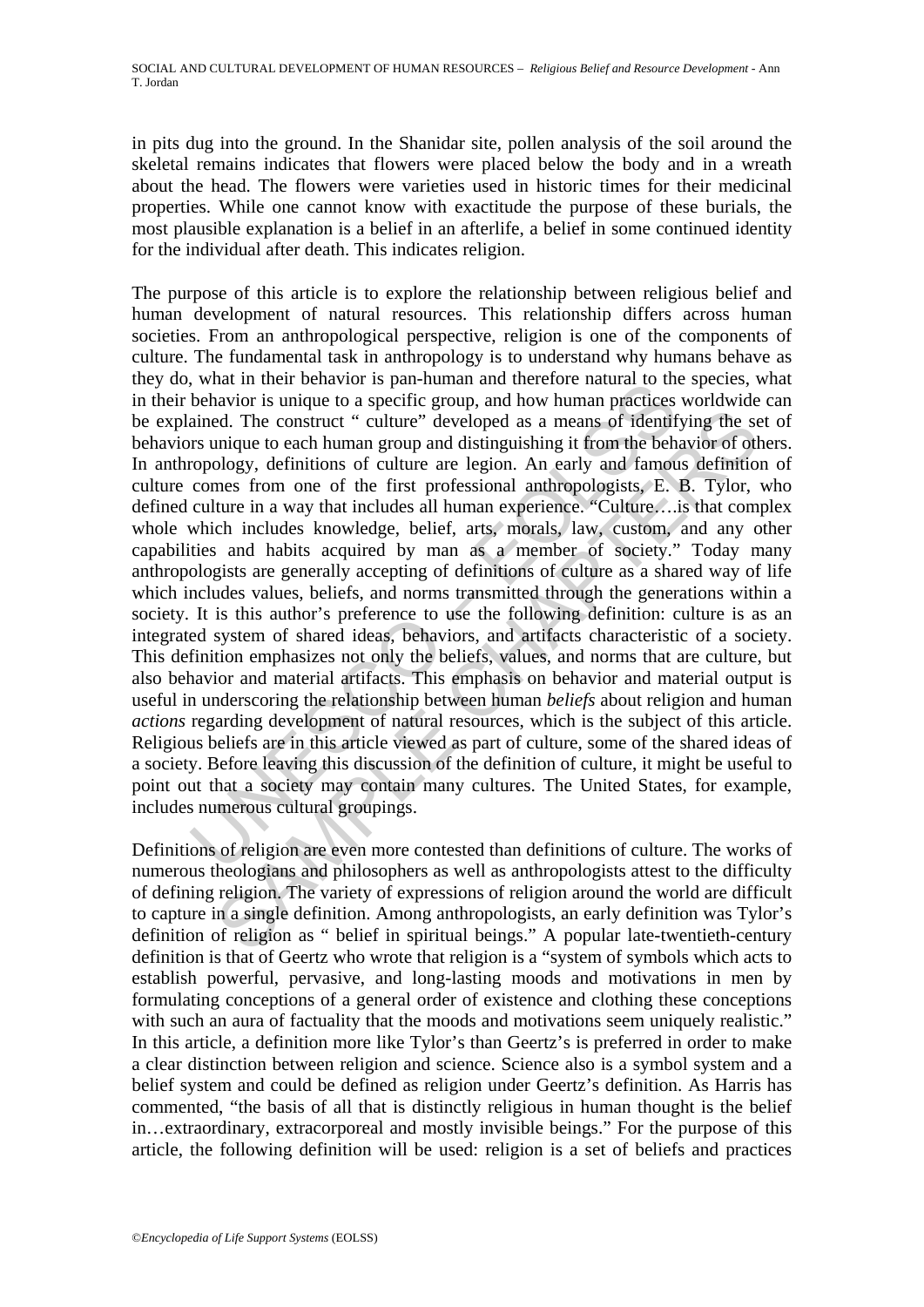pertaining to supernatural beings or forces. While this may seem to be a simple definition, it gets at the heart of what separates religions from other belief systems. Using this definition, however, one is immediately in trouble. It does not encompass all belief systems that are usually considered to be religion. For example, many practitioners of Buddhism would contend that Buddhism does not include belief in supernatural forces and thus would fall outside of this definition. Noting the limitation of this definition, it will nevertheless have to do and Buddhism will be considered as an exception to the definition.

One of the characteristics of humans is that they view their own culturally sanctioned behaviors as "natural," rather than "cultural." There is a tendency of humans to be ethnocentric and view other cultural ways as bizarre, unnatural behavior while one's own cultural ways are the natural way for humans to behave. When considering religion, it is common for humans to see at least some of the religious practices of others as superstitious while one's own religious practices are, well, religious. Again, in this article, all such practices that pertain to the definition given above are religious.

mutual view other cuntual ways as brazine, unitation deniavors<br>litural ways are the natural ways for humans to behave. While the religios superstitious while one's own religious practices are, well, religios<br>superstitious is common for humans to see at least some of the religious practice<br>uperstitious while one's own religious practices are, well, religious and<br>said all such practices that pertain to the definition given above are religious At the core of a religious belief system is worldview. In the definition of culture given above, worldview is part of the cultural beliefs. In anthropological terms, worldview is the descriptions and analyses of the ways in which different peoples think about themselves, about their environments, space, time, and other related concepts. It is a cultural group's beliefs and assumptions about the nature of reality. A religious belief system champions a particular way of seeing reality; worldview is that way of seeing. While some anthropologists might distinguish this from cosmology, in this article, cosmology is seen as a part of worldview and cosmology is the beliefs and assumptions regarding how humans are connected to the universe. It is cosmology when humans provide an explanation for the origin of humans, animals, plants, and the rest of the universe. Cross-culturally religious beliefs typically include worldview and cosmology. Religion thus plays a significant role in the shaping of one's view of reality and consequently one's view of the environment and one's relation to that environment. Further, one's behavior towards environment is shaped by the beliefs one holds about it. The relationship between belief and behavior is reciprocal. Behavior, in turn, can shape belief. This article looks at the impact of human religious belief on human behavior, specifically behavior toward the natural environment. To demonstrate this, several examples will be used drawing from the religions of Native American Indian groups.

## **2. Examples of Religious Belief and Worldview: Three North American Indian Tribes**

### **2.1 The Wintu**

The Wintu live in the greater Sacramento Valley in the northern portion of what is now the state of California in the United States. Prior to the arrival of Euro-Americans, the Wintu led a full life utilizing an environment rich in natural food resources. Among the animals they hunted were deer, bear, rabbit, and birds. Among the fish they caught were salmon and steelhead. Among the plant foods they gathered were nuts like acorns, berries, tubers, greens like spinach and clover, tiger lily bulbs, wild onions, and wild grapes. During the spring and summer they traveled, settling in five or six different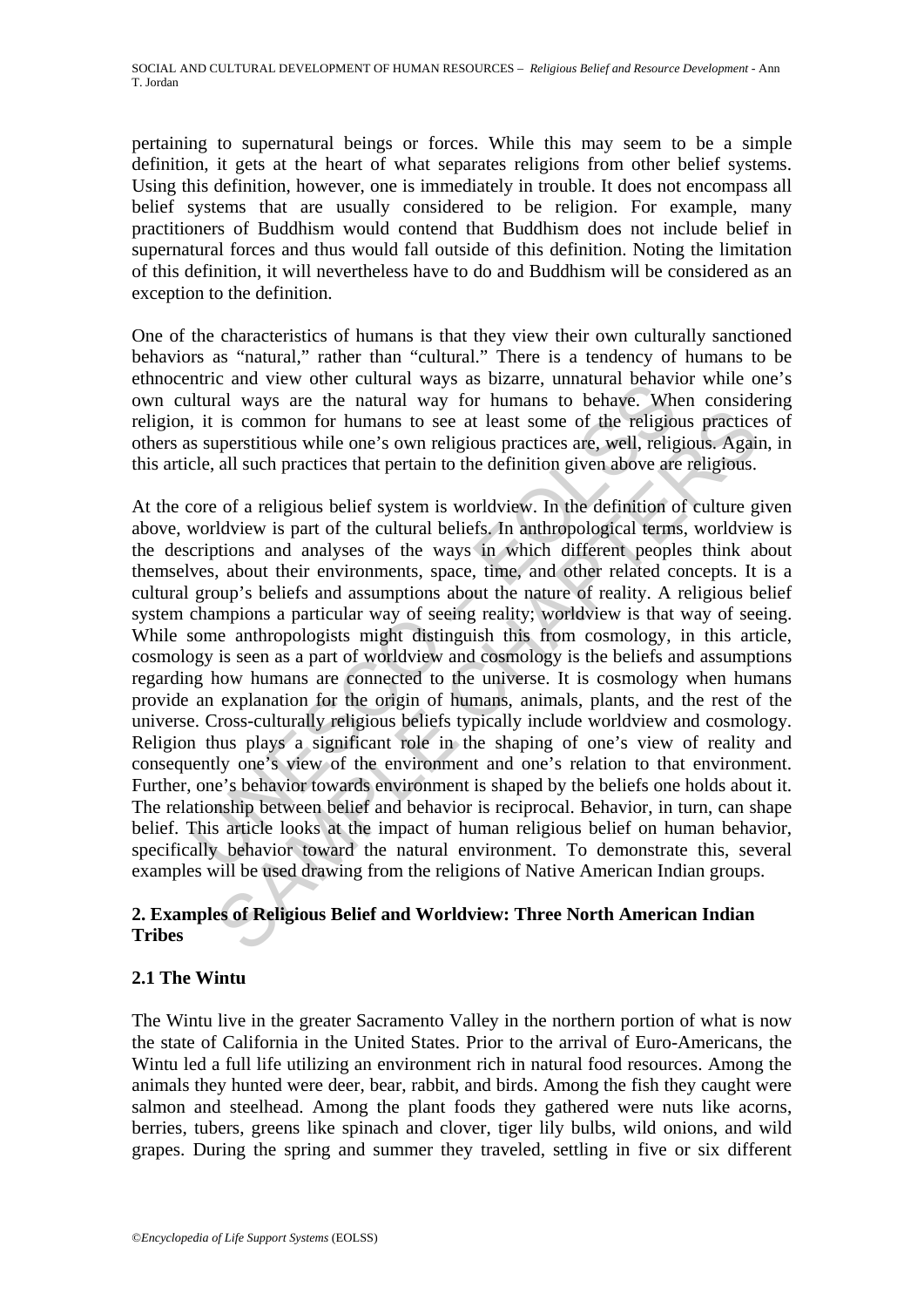camps to collect nature's bounty. In the winter they lived in a winter village of bark houses eating the stores of food they had collected during the warm months. Winter villages were composed of from four to several dozen houses and from twenty to two hundred residents.

Er. Aduntonary, the Self is associated with states of mind ontates<br>usness. Wintu experience visions and other reality states which<br>ting conscious world of the Euro-American, English-speaking e<br>shows that the Self, "I," is g conscious world of the Euro-American, English-speaking citizens. We<br>bows that the Self, "I," is not the central point of reference. While in Engly<br>say "I go," the Wintu would say "harda", "which translates to "I go" or<br>s To understand Wintu perceptions of and attitudes toward the natural environment, one must first understand Wintu concept of self. Among most English-speaking, Euro-American citizens of the United States, reality is separated into two mutually exclusive categories which one might call Self and Other. The Self is associated with waking consciousness and is distinct, separate from the Other, the outside world. In contrast, the Wintu concept of Self is unbounded and continuous so that it merges into or is a part of the Other. Additionally, the Self is associated with states of mind other than waking consciousness. Wintu experience visions and other reality states which are outside of the waking conscious world of the Euro-American, English-speaking citizens. Wintu language shows that the Self, "I," is not the central point of reference. While in English one would say "I go," the Wintu would say "harada," which translates to "I go" or "We go." Whether it is the single self who is "going" or a group, is not distinguished. Thus the individual is not distinguished or separate from the group. A group is not a collection of individuals in which the individual is the unit of recognition; instead, the group is the unit of recognition. The English-speaking, Euro-American self is concerned with reacting to the Other. In English syntax, one might say "I hit the ball." English is a subject–verb–object construction assuming a linear causality. The distinct Self can act on and control the Other. For the Wintu, with a concept of Self that merges into what an English speaking Anglo would see as the "non-Self" or the Other, the Wintu attitude toward the Other is one of balancing the many interrelationships within Self/Other. Since it is not seen as separate, the possibility of the Self controlling the Other does not arise. Instead, actions that benefit the Self/Other are paramount. The Self cannot be benefited unless the Other benefits as well. Included in this Self/Other is nature. Thus the Self cannot be benefited unless the natural world benefits as well.

The Wintu also foreground the generic rather than the particular, while Englishspeaking, Euro-American United States citizens foreground the particular rather than the generic. For example, when confronted by a deer, the Euro-American perceives first a single, unique, distinct animal which secondarily she knows belongs to the class known as Deer. The Wintu, confronted with a deer, perceives first the embodiment of Deer, the class of animals which exists in sacred time, and secondarily sees the individual animal. This is again a blurring of the individual and the community or a foregrounding of community rather than individual.

In the Wintu language, there is a classificatory distinction between animals, plants and other things, but there is no distinction between living and nonliving. Translating this into concepts found in Euro-American English is difficult, but at its simplest level, it translates as an understanding that all things are living. There is no "nonliving" category. An elderly Wintu woman expresses this conceptualization in the quote below: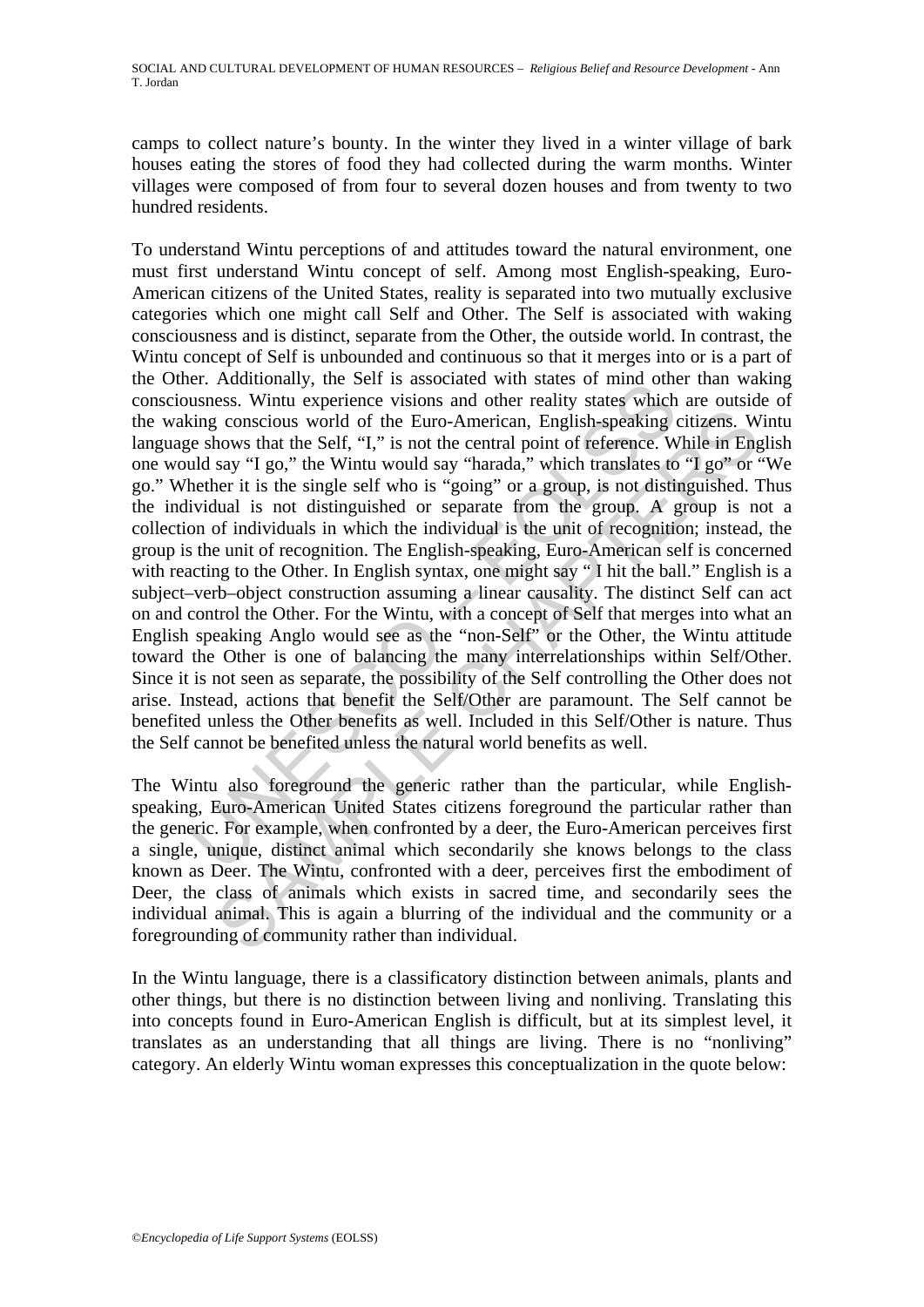…the white people never cared for land or deer or bear. When we Indians kill meat, we eat it all up. When we dig roots, we make little holes…We don't chop down the trees. We only use dead wood. But the white people plow up the ground, pull up the trees, kill everything…The spirit of the land hates them. They blast out trees and stir it up to its depth. They saw up the trees. That hurts them. The Indians never hurt anything…

The Wintu natural world is not divided by arbitrary boundaries like highways or boundaries between political units drawn on survey charts. Instead, to quote from Kroeber, "The (Wintu) Indian knew the land with the soles of his feet; he thought of it in terms of its actual surface." Indicative of this intimacy with the environment, a Wintu individual was able to list some thirty place names along a stretch of the McCloud River only some two miles in length. Many of these place names were associated with the sacred narratives of the Wintu or with the entities in these narratives. The places themselves were seen as radiating sacred power.

In eral, wand on the bentiles in the particle and the matrices of the Wintu or with the entities in these narratives vers were seen as radiating sacred power.<br>
You was were seen as radiating sacred power.<br>
Thus ideas about were seen as radiating sacred power.<br>
were seen as radiating sacred power.<br>
were seen as radiating sacred power.<br>
were seen as radiating sacred power.<br>
of reality, not an accurate reproduction of reality. It is normal for Thus Wintu ideas about nature and behavior toward nature are different from Englishspeaking, Euro-American citizens of the United States. Any culture's worldview is a perception of reality, not an accurate reproduction of reality. It is normal for humans, however, to assume their cultural worldview is the correct one and that it represents reality accurately. For the Wintu, the world is a place where all nature is living and where the Self is understood only as part of that community that is nature. For the Euro-American English-speaker, the Self is a distinct entity separated from the Other. Humans are separate from nature and further, humans assume an active relationship with nature which includes control of nature. Their regard for nature is anthropocentric, focused on looking to see how nature can be used to benefit humans. This perspective is not possible for the Wintu who do not see themselves as separate from nature. What they do to nature, they do to themselves.

TO ACCESS ALL THE **15 PAGES** OF THIS CHAPTER, Visit: http://www.eolss.net/Eolss-sampleAllChapter.aspx

#### **Bibliography**

- - -

Alverson W. S., Kuhlman W., and Waller D. M. (1994). *Wild Forests: Conservation Biology and Public Policy*. 300pp.Washington, DC: Island Press. [This examines US environmental policy.]

Bad Moccasin R. (1998). Mni Sose Intertribal Water Rights Coalition. *Sustainable Communities Review* **2**, 22–23. [This describes the water conservation program of the Missouri River Basin tribes in the United States.]

Basso K. H. (1970). *The Cibecue Apache*.106pp. New York: Holt, Rinehart and Winston. [This is an ethnography of the Western Apache in the United States.]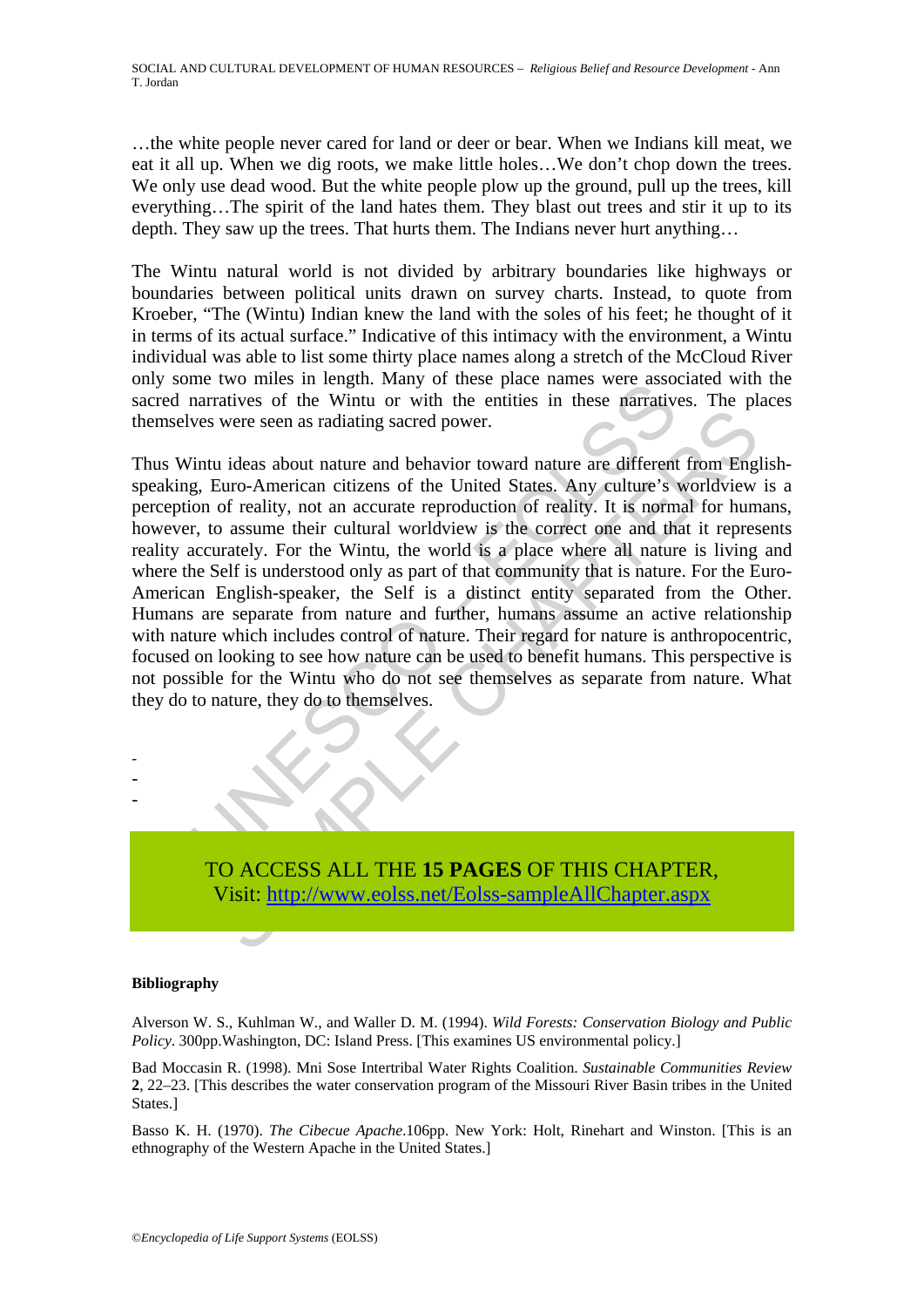SOCIAL AND CULTURAL DEVELOPMENT OF HUMAN RESOURCES – *Religious Belief and Resource Development* - Ann T. Jordan

Basso K. H. (1996). Wisdom sits in places: notes on a Western Apache landscape. *Senses of Place* (ed. S. Feld and K. Basso), pp. 53–90. Santa Fe, NM: School of American Research Press. [This article explains the importance of the landscape for the Western Apache.]

Callicott J. B. (1990). Whither conservation ethics? *Conservation Biology* **4**, 15–20.[This article discusses twentieth century US conservation philosophy.]

Callicott J. B. and Mumford K. (1997). Ecological sustainability as a conservation concept. *Conservation Biology* **11**, 32–40. [This article discusses twentieth-century US conservation philosophy.]

Coates P. (1998). *Nature: Western Attitudes Since Ancient Times*. 246pp. Berkeley: University of California Press. [A discussion of the philosophies that have impacted the US understanding of the environment.]

Cole D. C. (1996). Apache. *Native America in the Twentieth Century* (ed. M. B. Davis), pp. 44–48. New York: Garland. [This encyclopedia provides information about contemporary American Indian tribes.]

Davis T. (1999). *Sustaining the Forest, the People and the Spirit*. 244pp. New York: State University of New York Press. [This book describes the forest management of the Menominee of Wisconsin, US.]

Dubois C. (1940). Wintu ethnography. *University of California Publications in American Archaeology and Ethnology* **36**, 1–148. [This is an early twentieth century ethnography of the Wintu Indians of California, US.]

Gamst F. and Norbeck E. (1976). *Ideas of Culture: Sources and Uses*, 353pp. New York: Holt, Rinehart and Winston. [This is a compilation of anthropological definitions and descriptions of culture.]

Geertz C. (1973). *The Interpretation of Cultures*. 470pp. New York: Basic Books. [This is an explanation of an anthropological theory of culture.]

(1999). Sustaining the Forest, the People and the Spirit. 244pp. New York: Sk Press. [This book describes the forest management of the Menominee of Wis.<br>
2. (1940). Wintu ethnography. University of California Publications Sess. [This book describes the forest management of the Menominee of Wisconsin, US.]<br>
940). Wintu ethnography. University of California Publications in American Archae<br>
95. [This book describes the forest management of th Harris M. (1997). Why we became religious, and the evolution of the spirit world. *Magic, Witchcraft, and Religion: An Anthropological Study of the Supernatural* (ed. A. Lehmann and J. Myers), pp. 6–9, Mountain View, CA: Mayfield. [This is an anthropological explanation of the changes in human religion through time.]

Hiebert P. G. (1976). *Cultural Anthropology*. 476. Philadelphia: J. B. Lippincott. [This is an introduction to the field of sociocultural anthropology.]

Indigenous Environmental Network (2000). *Home Page*. Electronic document, www.alphacdc.com/ien.

Kearney M. (1995). *World View*. 244pp. Novato, CA: Chandler and Sharp Publishers. [In this book Kearney explains his anthropological approach to worldview and uses several examples from North American Indians]

Kroeber A. (1925). *Handbook of the Indians of California.* 995pp. Washington, DC: Bureau of Ethnology, Bulletin 78. [This is an important early-twentieth-century source for ethnographic information on the Indian tribes found in California, US.]

LaPena F. (1996). Wintun. *Native America in the Twentieth Century* (ed. M. B. Davis), pp. 696–697. New York: Garland.

Lewis D. (1999). The same as yesterday. *Anthropology Newsletter*, March: pp.12–13. [In this article Lewis explains that the religion of his North American Indian tribe, the Mvskoke or Muscogee (Creek). is still alive today.]

Marshack A. (1989). Evolution of the human capacity: the symbolic evidence. *Yearbook of Physical Anthropology* **32**, 22. [This article describes the cultural symbols used by early humans.]

Muscogee (Creek) Nation (1999). *Cultural History*, Electronic document, www.ocevnet.org/creek/. [The official webpage of the Muscogee(Creek) tribe.]

National Tribal Environmental Council (1999). *Home Page*, Electronic document, www.ntec.org.

Salwasser H. (1990). Sustainability as a Conservation Paradigm. *Conservation Biology* **4**, 213–216. [This is a discussion of twentieth-century Western conservation philosophy.]